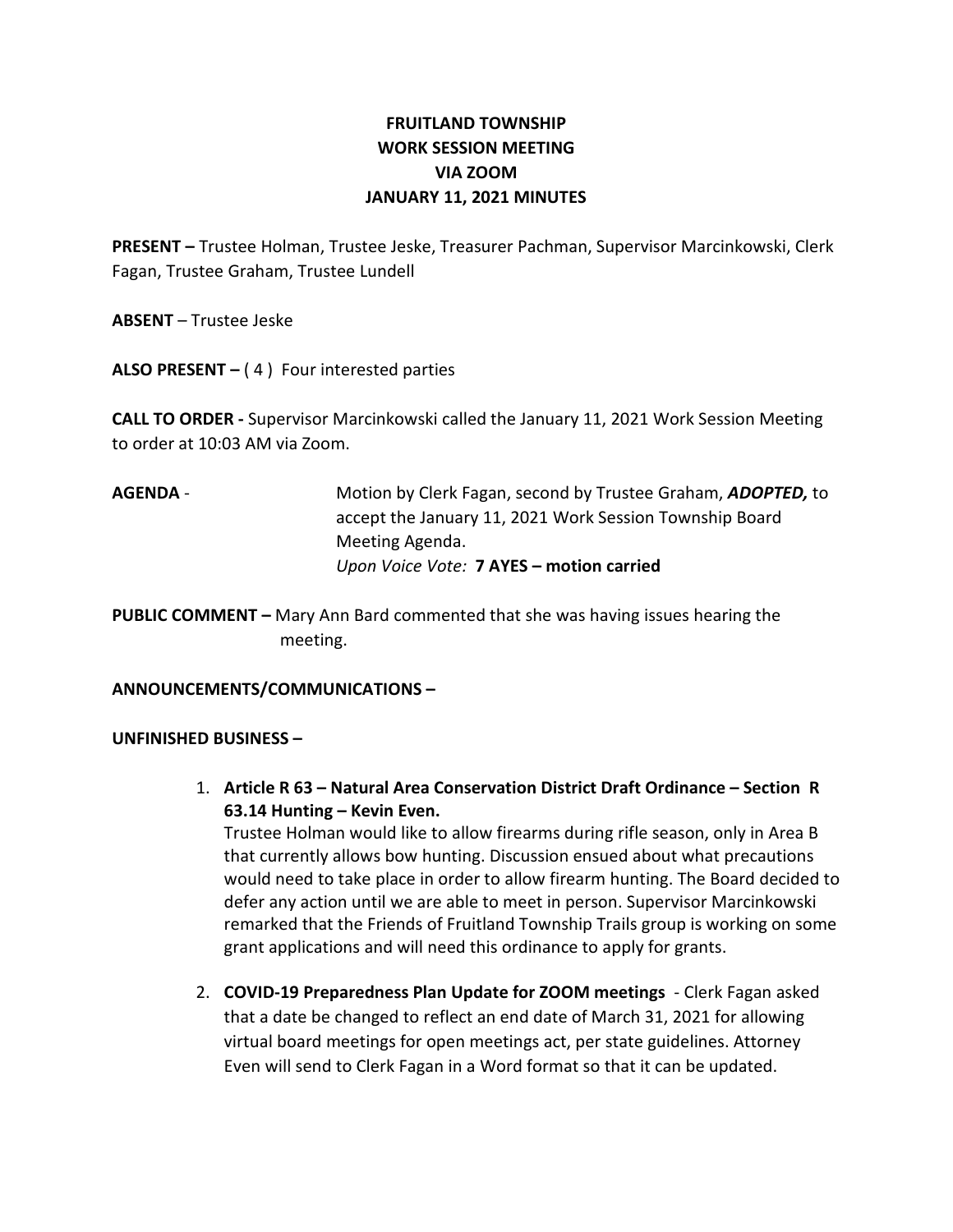- 3. Carlet Mitenbuler 4655 Nestrom Rd encroachment Kevin Even Attorney Even stated that communication is ongoing between Carlet Mitebuler and Attorney Even. He is hoping to have something for next Board meeting.
- 4. Stair Removal at McMillan Road End Bid Supervisor Supervisor Marcinkowski has sent the bid requests to MLIVE to be published January 10, 17, and 24<sup>th</sup>.
- 5. Jefferson Henry 1832 W River Rd update Supervisor Marcinkowski and Building Official Val Jensen went to court Friday, January 8, 2021. Supervisor Marcinkowski reports that the case was dismissed without prejudice due to technicality. After 7 days we can reissue tickets.
- 6. Staff Health Insurance Clerk Clerk Fagan reported that she has received quotes from two local insurance broker type companies and is waiting on quotes from the Small Business Association of Michigan as we have used them in the past.

#### NEW BUSINESS –

- 1. Treasurer reports
- 2. James Pitney letter Franchise Fees Resident Jim Pitney has been in communication with Supervisor Marcinkowski regarding Franchise Fees that we receive from various companies and what those companies are charging the residents. Attorney Even will research whether we are required to charge a franchise fee. Board members feel it is important to lower this if we can be sure that the companies will also lower how much is being charged to the residents. Otherwise, perhaps we can look at the budget to make sure franchisee money is earmarked to benefit residents.
- 3. UVC light Supervisor Marcinkowski provided information on an option for a SolarStorm light that emits UVC light to clean and sanitize rooms/buildings and questioned whether it is something we should invest in for our meeting room and building. Per Board request, Supervisor Marcinkowski will work with the company to set up test to see efficacy and discuss safety.
- 4. PINS Officer Change Supervisor Marcinkowski reported that Deputy Paseka has taken another position. Will be replaced with Deputy Amy Fekken starting February 14, 2021.
- 5. School of Choice Resolution Supervisor Marcinkowski received an email asking that Fruitland Township issue a proclamation recognizing School Choice Week. The Board decided not to take action.

## BOARD COMMENTS/DISCUSSION –

Board discussed meetings being held in the meeting room. It has been agreed no further meetings will happen within the building with current COVID governmental/health department